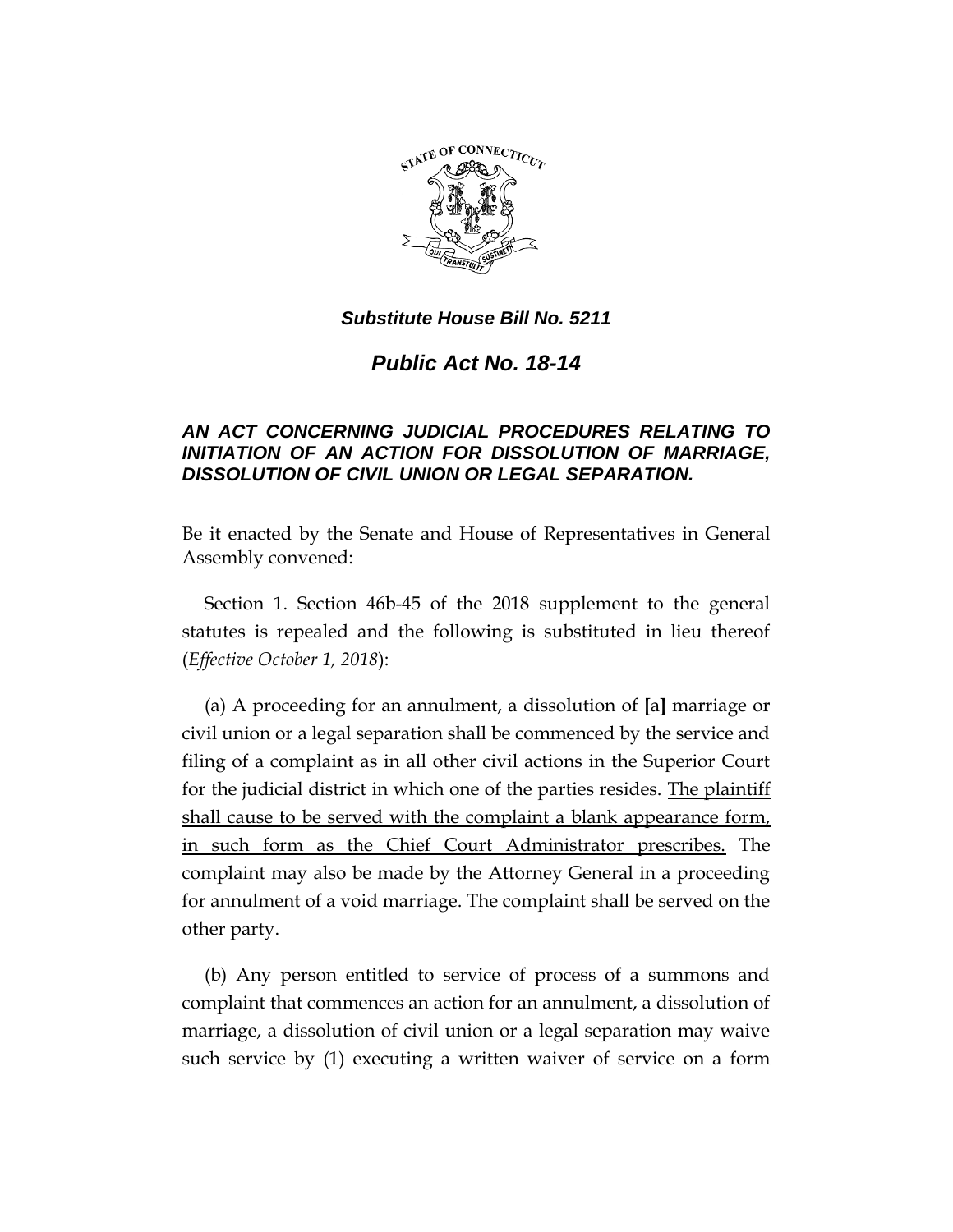prescribed by the Office of the Chief Court Administrator, and (2) filing an appearance with the court. Upon filing of both the waiver of service and the appearance of the person waiving such service, the action shall proceed as consistent with the provisions of this chapter.

(c) If any party is an inmate who is (1) committed to the custody of the Commissioner of Correction, and (2) a patient in a hospital for psychiatric disabilities, a copy of the complaint shall be served on the Commissioner of Administrative Services personally or by registered or certified mail. If any party is confined in an institution in any other state, a copy shall be so served on the superintendent of the institution in which the party is confined.

Sec. 2. Section 46b-67 of the general statutes is repealed and the following is substituted in lieu thereof (*Effective October 1, 2018*):

(a) Following the expiration of ninety days after the day on which a complaint for dissolution or legal separation is made returnable, or after the expiration of six months, where proceedings have been stayed under section 46b-53, the court may proceed on the complaint, or whenever dissolution is claimed under cross complaint, amended complaint or amended cross complaint, the case may be heard and a decree granted thereon after the expiration of the ninety days and twenty days after the cross complaint, amended complaint or amended cross complaint has been filed with the court, provided the requirement of the twenty-day delay shall not apply (1) whenever opposing counsel, having appeared, consents to the cross complaint, amended complaint or amended cross complaint, or (2) where the defendant has not appeared and the amendment does not set forth either a cause of action or a claim for relief not in the original complaint. Nothing in this section shall prevent any interlocutory proceedings within the ninety-day period.

(b) If the parties attest, under oath, that they have an agreement as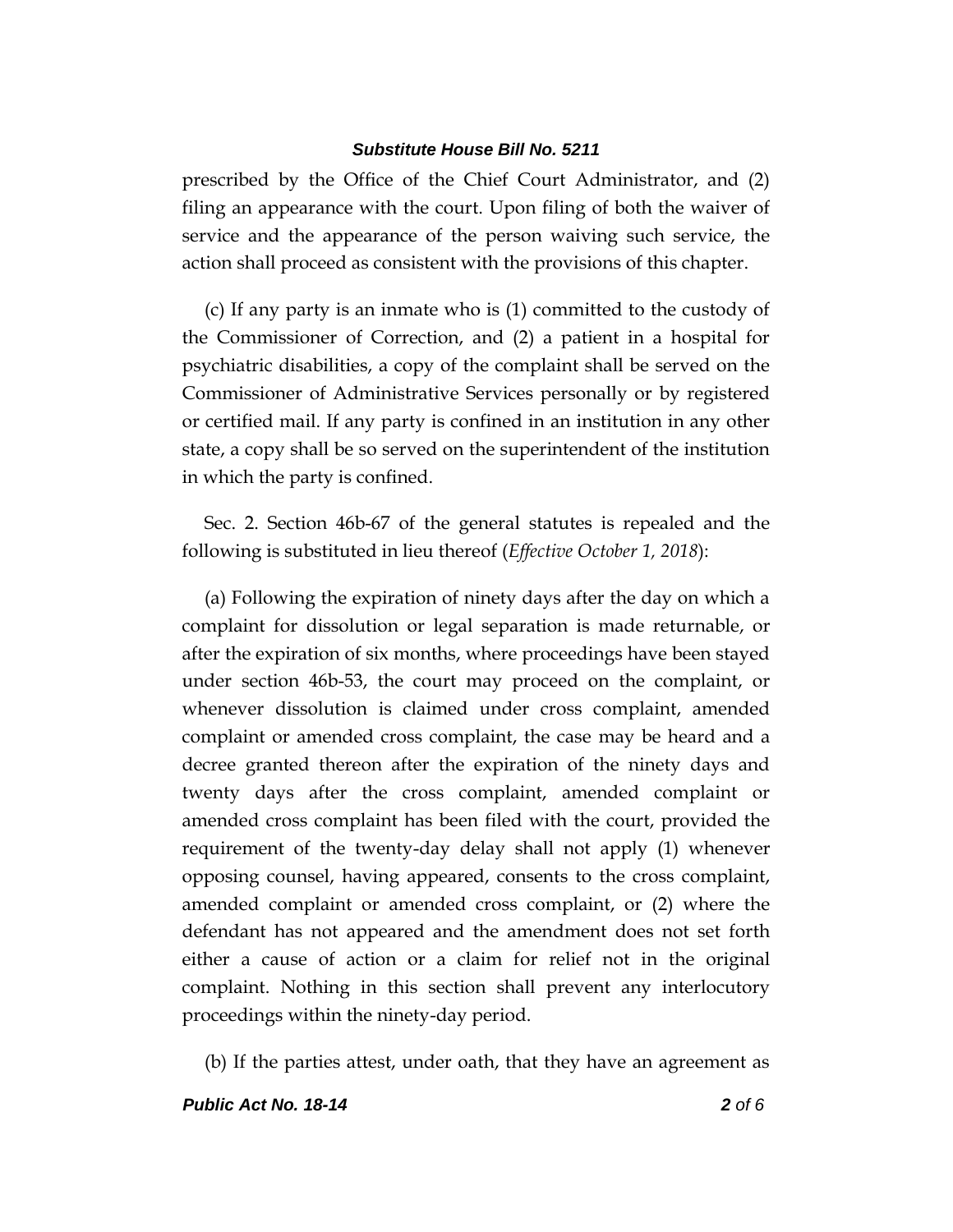to all terms of the dissolution of marriage or civil union or of the legal separation and wish the court to enter a decree of dissolution of marriage or civil union or of legal separation prior to the expiration of the time periods set forth in subsection (a) of this section, and file a motion seeking the waiver of said time periods, the court may waive the provisions of subsection (a) of this section.

(c) (1) If the defendant has not appeared, the plaintiff may file a motion, no sooner than thirty days after the day on which the complaint for dissolution of marriage or civil union or for legal separation is made returnable, seeking a waiver of the time periods set forth in subsection (a) of this section. The plaintiff shall file such motion on a form prescribed by the Chief Court Administrator. Such motion shall include an affidavit in which the plaintiff shall attest, under oath (A) the manner in which service was made on the defendant, pursuant to section 46b-45, as amended by this act, and, if such service was abode service, (i) that the address at which service was made is the usual place of abode of the defendant, (ii) that the defendant was not known by the plaintiff to be residing, whether permanently or temporarily, at any other address at the time service was made, and (iii) the most recent date on which the plaintiff had personal knowledge that the defendant resided at the address at which service was made; (B) whether there were children born to or adopted by the parties prior to, or during, the marriage or civil union, and whether either party is pregnant; (C) whether there exists a restraining order, issued pursuant to section 46b-15, or a protective order, issued pursuant to section 46b-38c, between the parties that is in effect; (D) whether the plaintiff is requesting alimony or spousal support; and (E) whether the parties have any jointly owned property or jointly held debt.

(2) Except as provided in subdivision (3) of this subsection, the motion by the plaintiff filed pursuant to subdivision (1) of this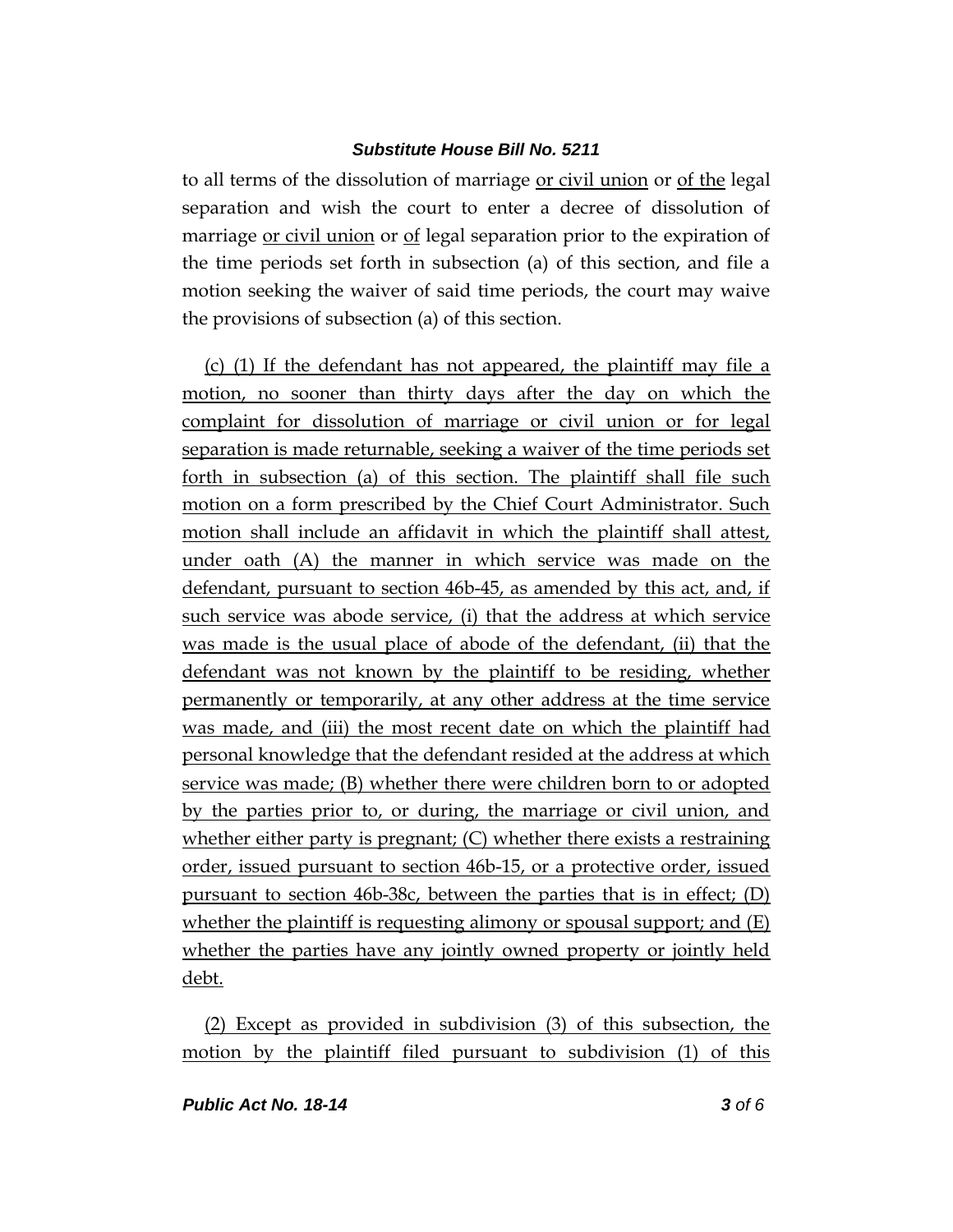subsection shall be docketed for a hearing. At such hearing, the court, in its discretion, may grant the motion to waive the time periods set forth in subsection (a) of this section and may further enter a decree of dissolution of marriage or civil union or of legal separation at such hearing, provided all other applicable requirements of this chapter are met.

(3) If the court finds that (A) the plaintiff has properly effectuated service upon the defendant, either personally or by abode, and, if by abode, has attested (i) that the address at which the defendant was served is the usual place of abode of the defendant, (ii) that the defendant was not known by the plaintiff to be residing, whether permanently or temporarily, at any other address at the time service was made, and (iii) to the most recent date on which the plaintiff had personal knowledge that the defendant resided at the address at which service was made; (B) there were no children born to or adopted by the parties prior to, or during, the marriage or civil union, and that neither party is pregnant; (C) there does not exist a restraining order, issued pursuant to section 46b-15, or a protective order, issued pursuant to section 46b-38c, between the parties that is in effect; (D) the plaintiff is not requesting alimony or spousal support; and (E) the parties do not have any jointly owned property or jointly held debt, and the plaintiff has filed with the clerk of the court a completed financial affidavit, the court may, in its discretion, grant the motion to waive the time periods set forth in subsection (a) of this section without a hearing. The court may further enter a decree of dissolution of marriage or civil union or of legal separation without a hearing, provided the court shall not enter any order other than a dissolution of marriage or civil union or a legal separation, and, if the plaintiff requests, an order restoring his or her birth name or former name, without a hearing. If the court determines that any of the conditions of this subdivision have not been met, the matter shall be docketed for a hearing pursuant to subdivision (2) of this subsection.

*Public Act No. 18-14 4 of 6*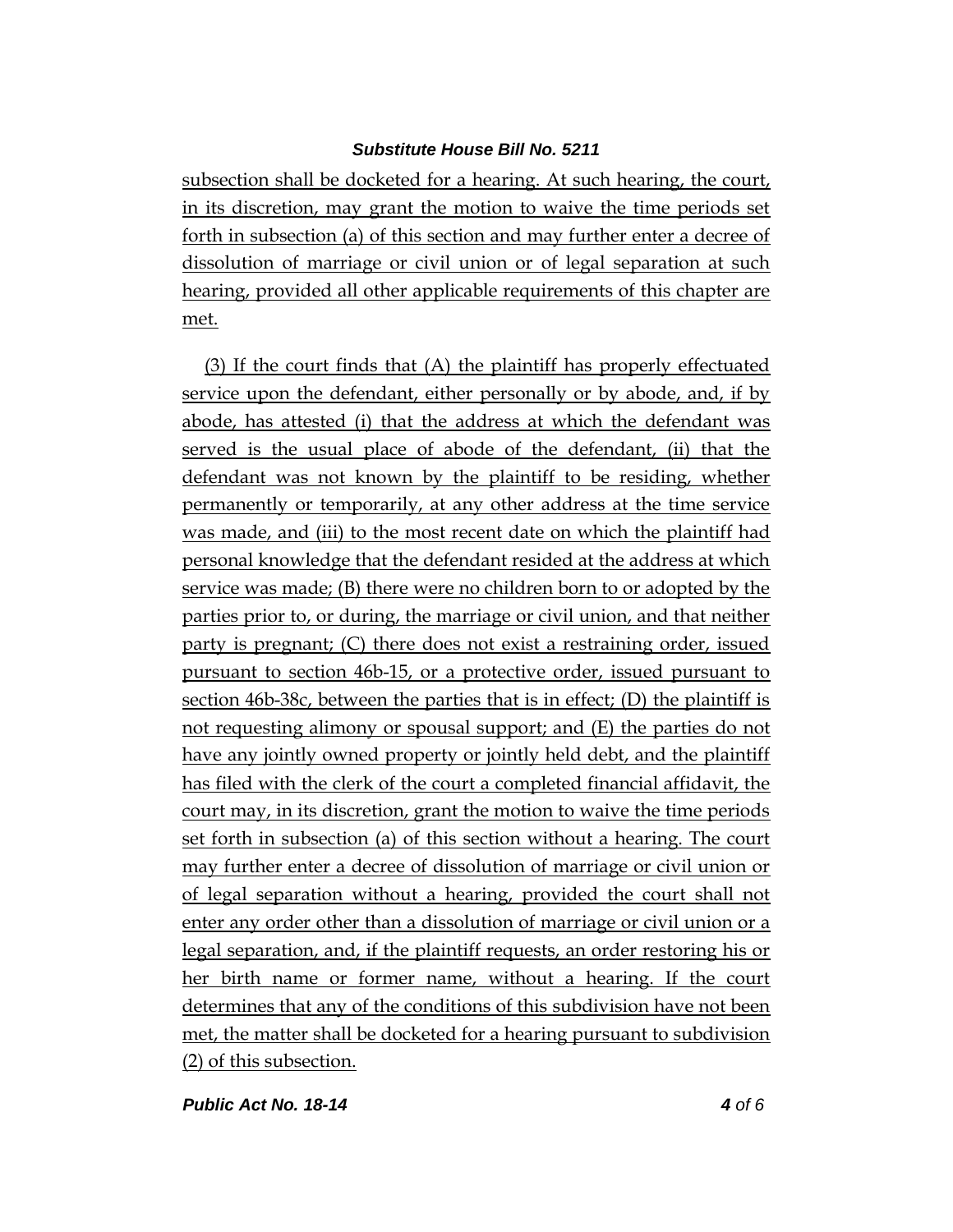**[**(c)**]** (d) A decree of annulment or dissolution shall give the parties the status of unmarried persons and they may marry again. A decree of legal separation shall have the effect of a decree dissolving the marriage except that neither party shall be free to marry. Neither the ninety-day period specified in this section nor the six-month period referred to in section 46b-53 shall apply in actions for annulment and the court may proceed on any cause of action for annulment in the manner generally applicable in civil actions.

Sec. 3. Section 52-212 of the general statutes is repealed and the following is substituted in lieu thereof (*Effective October 1, 2018*):

(a) Any judgment rendered or decree passed upon a default or nonsuit in the Superior Court may be set aside, within four months following the date on which it was rendered or passed, and the case reinstated on the docket, on such terms in respect to costs as the court deems reasonable, upon the complaint or written motion of any party or person prejudiced thereby, showing reasonable cause, or that a good cause of action or defense in whole or in part existed at the time of the rendition of the judgment or the passage of the decree, and that the plaintiff or defendant was prevented by mistake, accident or other reasonable cause from prosecuting the action or making the defense.

(b) In addition to the provisions of subsection (a) of this section, any judgment rendered or decree passed in an action for dissolution of marriage or civil union or for legal separation in which the waiting period was waived pursuant to subsection (c) of section 46b-67, as amended by this act, may be set aside at any time and the case reinstated to the docket upon a showing of material misrepresentation in the affidavit of the plaintiff filed pursuant to said subsection.

**[**(b)**]** (c) The complaint or written motion shall be verified by the oath of the complainant or his attorney, shall state in general terms the nature of the claim or defense and shall particularly set forth the